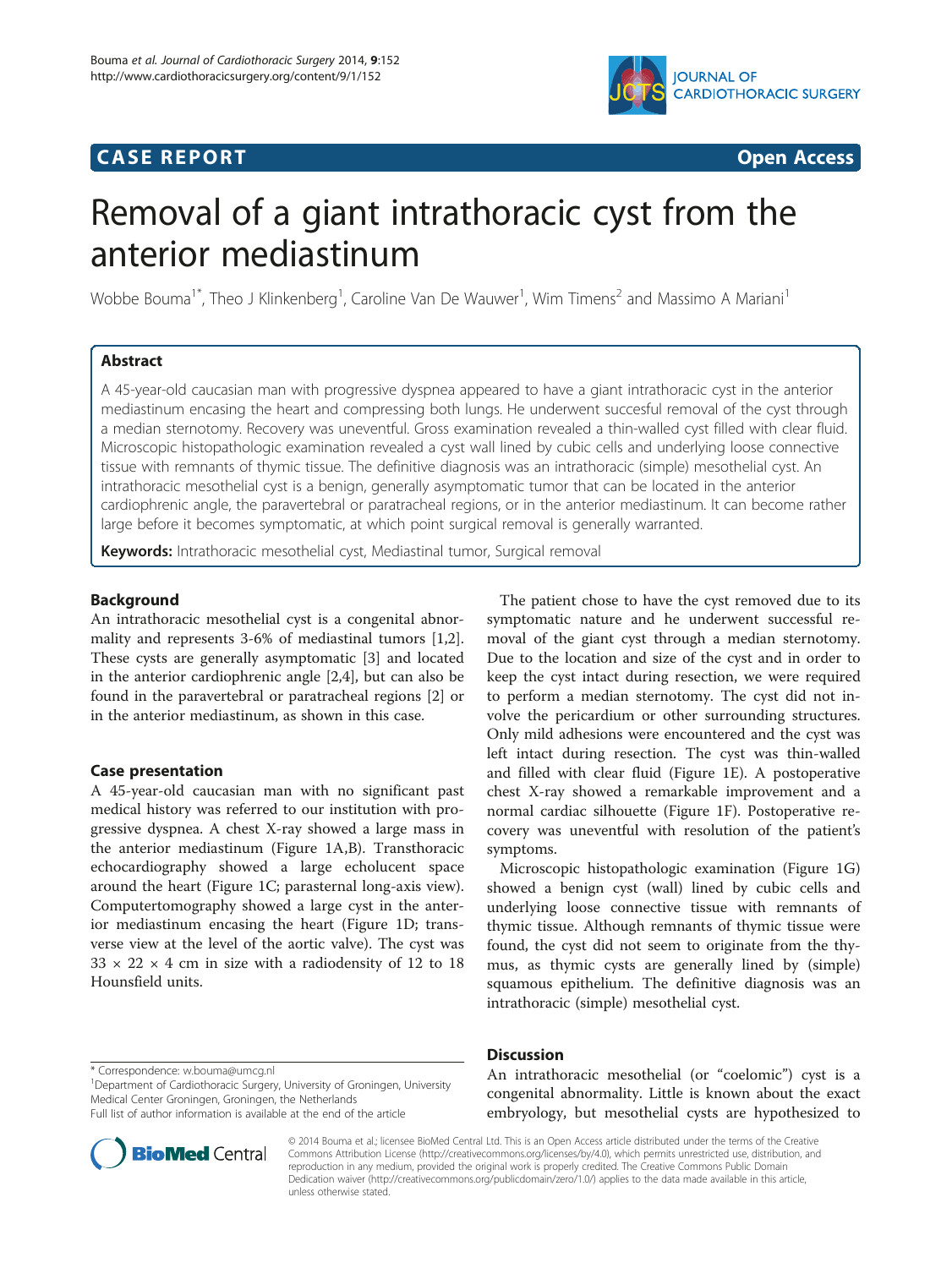<span id="page-1-0"></span>

at the level of the aortic valve). Gross examination (E) revealed a thin-walled cyst filled with clear fluid. A postoperative posterioranterior chest X-ray (F) showed a remarkable improvement and a normal cardiac silhouette. Microscopic histopathologic examination (G) showed a cyst wall lined by cubic cells and underlying loose connective tissue with remnants of thymic tissue.

occur as a result of an anomaly in the development of the pericardial coelom [[5\]](#page-2-0). Mesothelial cysts comprise 3-6% of mediastinal tumors and are usually diagnosed when patients are between 40 and 60 years of age [[1,2\]](#page-2-0). An intrathoracic mesothelial cyst is a benign tumor that can become rather large before it becomes symptomatic.

The optimal management of intrathoracic mesothelial cysts is unknown. Due to its benign nature most asymptomatic cysts only require serial follow-up imaging [\[6](#page-2-0)]. Symptomatic cysts usually require treatment. Percutaneous ultrasound-guided or computed tomography-guided needle drainage of the cyst can be performed when symptoms are mild or if cytologic evaluation is required [[4](#page-2-0),[7](#page-2-0)]. Cysts with more severe symptoms or complex cysts (irregular, multi-loculated, unusual location) require surgical resection [\[4](#page-2-0)]. Surgical resection can usually be performed with a limited thoracotomy or a videothoracoscopic procedure [[2,8](#page-2-0)], but sometimes a median sternotomy may be required.

## Conclusions

An intrathoracic mesothelial cyst is a benign, generally asymptomatic tumor that can be located in the anterior cardiophrenic angle, the paravertebral or paratracheal regions, or in the anterior mediastinum. It can become rather large before it becomes symptomatic, at which point surgical removal is generally warranted.

## Consent

Written informed consent was obtained from the patient for publication of this case report and any accompanying images. A copy of the written consent is available for review by the Editor-in-Chief of this journal.

#### Competing interests

The authors declare that they have no competing interests.

#### Authors' contributions

WB and TK collected the data and wrote the manuscript. CW, WT, and MM participated in the design of the manuscript and they revised and critically reviewed the manuscript. All authors read and approved the final manuscript.